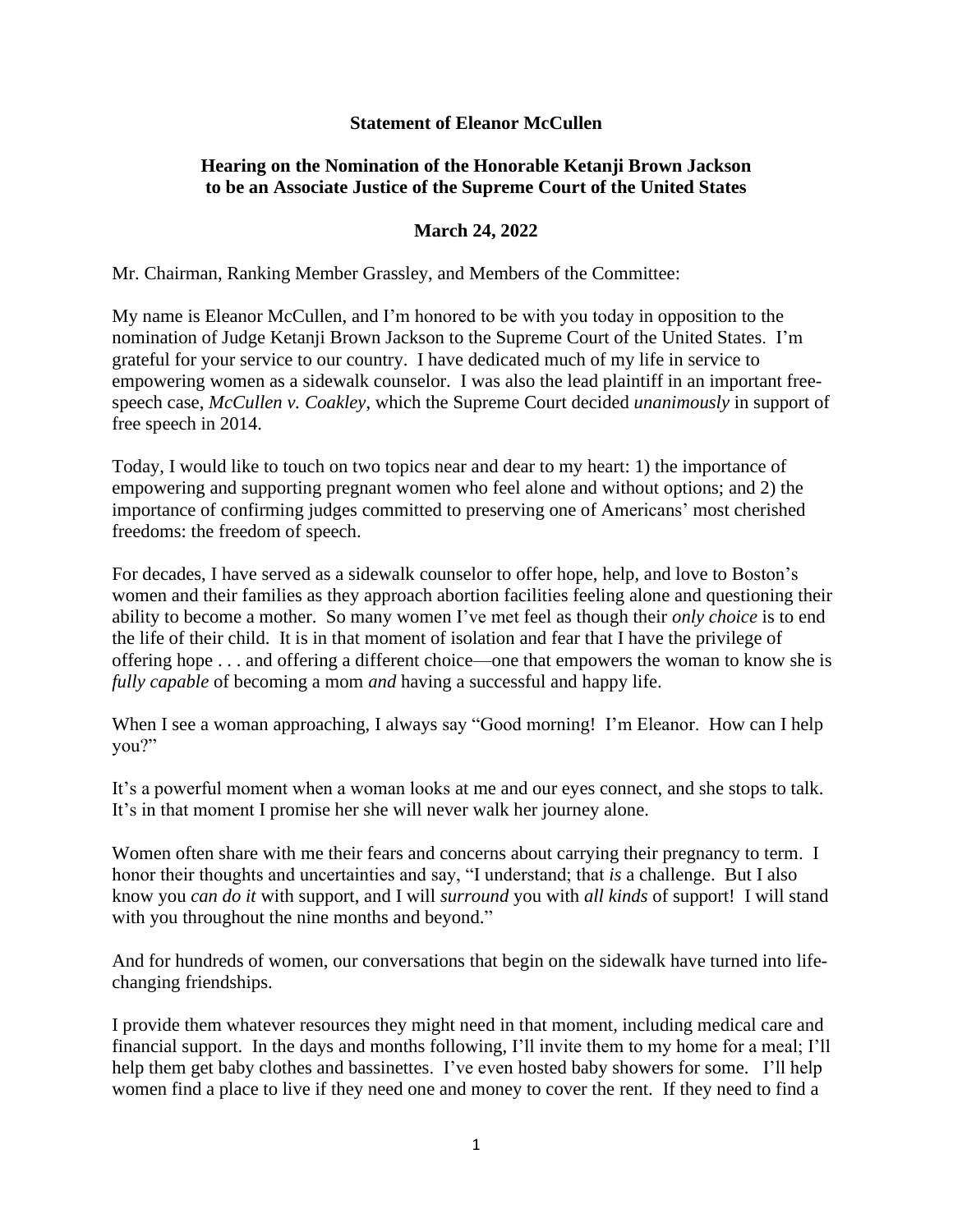job, I help them secure employment. I've helped pay for their education and even their children's education. I support women and their families long after their babies are born.

For me, it's a joy to be able to offer women hope, love, kindness, and support no matter what time of day or night they might call and need me. One of the greatest blessings of my life has been witnessing a woman's life transformed as she realizes she is fully capable of being a mom *and* having a happy and successful life.

And being able to watch their children grow up—children who might not be here had the mother not stopped to talk to me there on the sidewalk—is an incredible privilege.

I now have so many women's children on my refrigerator, my husband tells me we might need a second refrigerator.

In the midst of this joy, I also know first-hand the painful reality of being unable to give women the love and support they seek when the government tries to violate our free speech rights.

In 2007, Massachusetts enacted a "buffer zone" law prohibiting pro-life speakers from coming within 35 feet of the entrance, exit, or driveway of an abortion facility.

As you might imagine, this prevented us from compassionately serving women and their children because the law prevented us from having quiet, intimate conversations with them. Being forced to yell across a busy street would be completely contrary to the role and mission of a sidewalk counselor.

I quickly realized that if I wanted to continue serving women and their children as a sidewalk counselor, I had to challenge the law. Even though I never thought I'd be part of a lawsuit, I knew I couldn't compromise or allow Massachusetts to rob Americans of our constitutional freedoms. So I stood for women. For their children. And for every American's right to free speech, regardless of their views on life and abortion.

I was deeply saddened to find out that Judge Jackson, while working in private practice, advocated in favor of Massachusetts' previous "buffer zone" law in her amicus brief on behalf of abortion clinics and abortion advocacy groups including NARAL. In her amicus brief, she and her colleagues maligned pro-life sidewalk counselors, characterizing us in ugly and false ways.

Her misrepresentations certainly don't describe me or any of the sidewalk counselors that I have worked with over the years who provide support, love, and options to women. Indeed, the entire reason I challenged the "buffer zone" law was because I did not want to shout from a distance or come across as insensitive or compassionless to the women and families I served with love.

Thankfully, in 2014, after years of litigation, all nine Justices of the Supreme Court agreed that Massachusetts's "buffer zone" violated the First Amendment. Following the Supreme Court's decision, other states abandoned similar laws, allowing sidewalk counselors across the country to speak freely and continue serving women and their families.